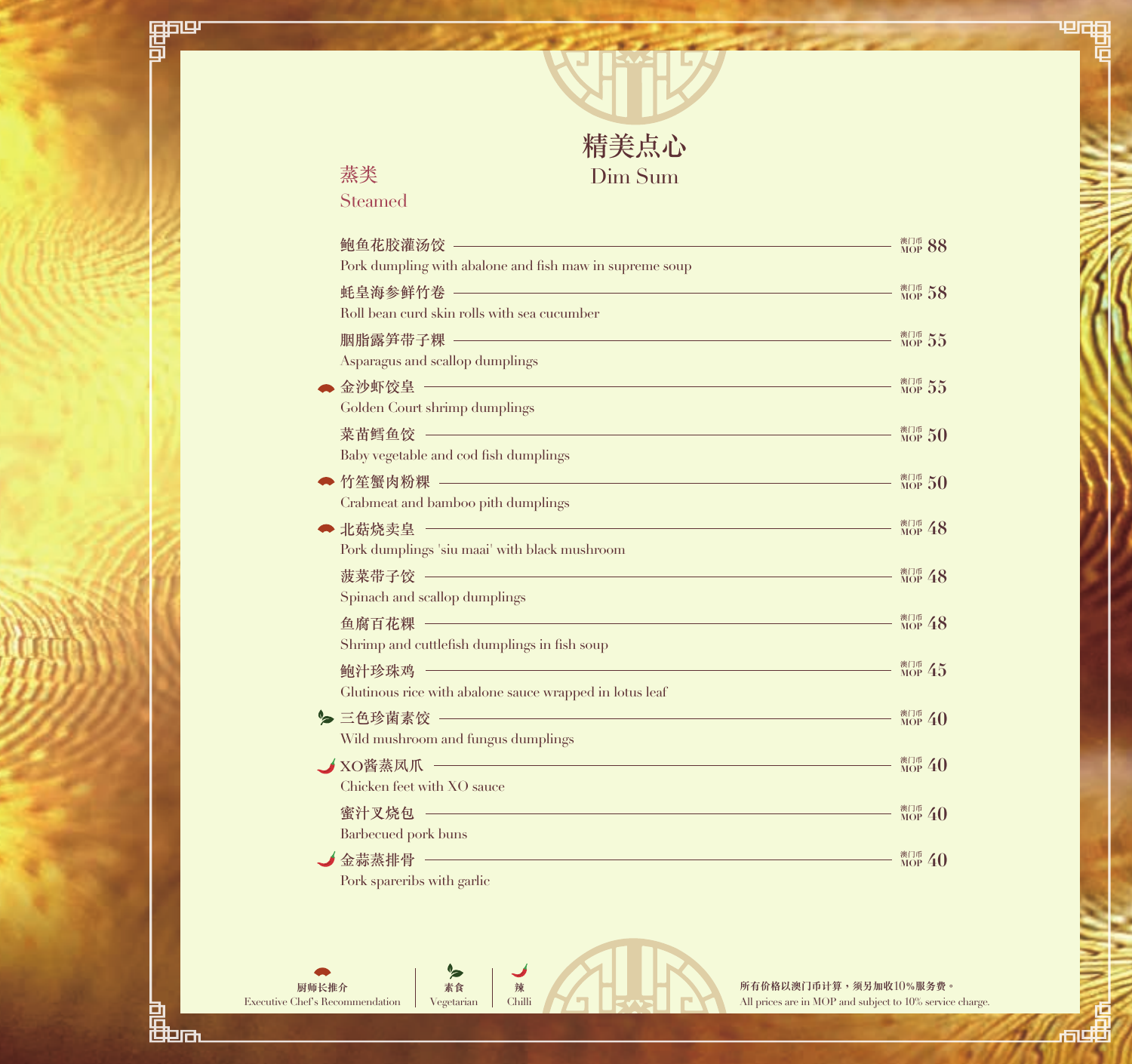## 香口美食(焗,煎,炸類)

酽

Baked, Pan-fried and Deep-fried

| ◆ 鸡粒原只鲍鱼酥 ————————————————————<br>Abalone and chicken tartlets                                                          | <sup>澳门币</sup> 88                |
|-------------------------------------------------------------------------------------------------------------------------|----------------------------------|
| Pan-fried turnip cakes with XO sauce                                                                                    | <sup>澳门币</sup> 48                |
|                                                                                                                         | <sup>澳门币</sup> 48                |
| Pan-fried cuttlefish cakes and asparagus<br>脆皮黑松露鲜牛肉包 ———————————————————————————<br>Crispy beef and black truffle buns | <sup>澳门币</sup> 48                |
| 黑椒鸭肉酥 —————————————————————————————<br>Crispy fried duck and black pepper puff pastry                                   | $_{\text{MOP}}$ 48               |
| Creamy crabmeat tart                                                                                                    | <sup>澳门币</sup> 48                |
| Wasabi salmon spring rolls                                                                                              | $MOP$ 45                         |
| 煎牛肝菌豚肉饺子 ———————————————————————————<br>Pan-fried pork and procini mushroom dumplings                                   | $MOP$ 45                         |
| 家乡鱼肉酿尖椒 —————————————————————————<br>Stuffed green chillies with minced mud fish                                        | <sup>澳门币</sup> 40                |
| 樱花虾家乡咸水角 ――――――――――――――――――<br>Deep-fried Sakura shrimp dumplings                                                       | <sup>澳门币</sup> 40                |
| 紫薯淮山雪山包 ——————————————————————————<br>Baked purple sweet potato buns with Chinese yam                                   | $_{\text{MOP}}$ 40               |
| 鱼肉煎腊味藕饼 ————————————————————<br>Pan-fried fish and lotus root patties                                                   | $\frac{\text{R}}{\text{MOP}}$ 40 |

**廚師長推介** Executive Chef's Recommendation

、<br>品<br>曲n

**素食** Vegetarian

**辣** Chilli **所有價格以澳門幣計算,須另加收**10**%服務費。** All prices are in MOP and subject to 10% service charge.

ᇜ

电面的 Ei